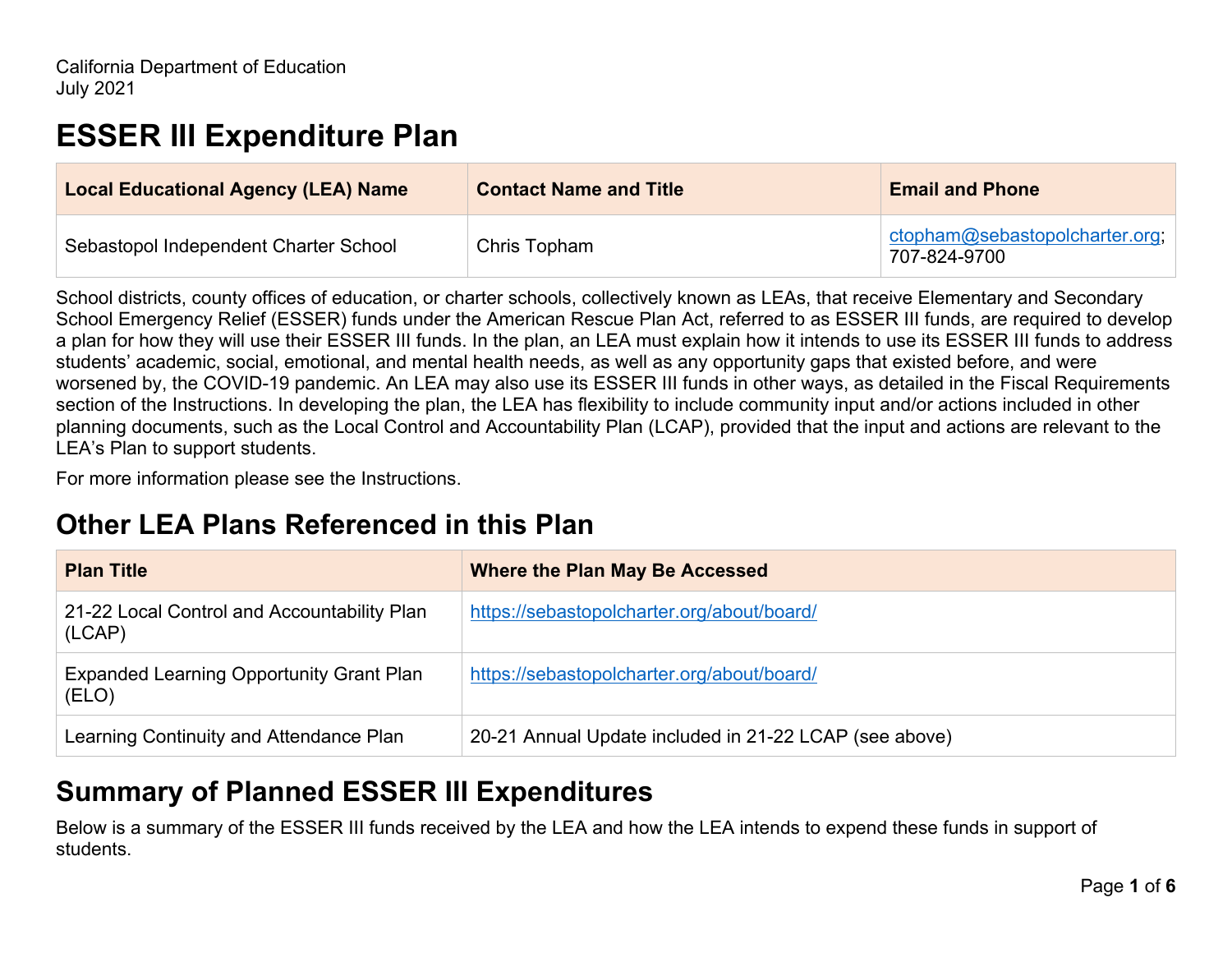\$ 171,019

| <b>Plan Section</b>                                                                      | <b>Total Planned ESSER III</b><br><b>Expenditures</b> |
|------------------------------------------------------------------------------------------|-------------------------------------------------------|
| Strategies for Continuous and Safe In-Person Learning                                    | \$19,959                                              |
| Addressing Lost Instructional Time (a minimum of 20 percent of the LEAs ESSER III funds) | \$72,762                                              |
| Use of Any Remaining Funds                                                               | \$78,298                                              |
| <b>Total ESSER III funds included in this plan</b>                                       |                                                       |

\$ 171,019

## **Community Engagement**

An LEA's decisions about how to use its ESSER III funds will directly impact the students, families, and the local community. The following is a description of how the LEA meaningfully consulted with its community members in determining the prevention and mitigation strategies, strategies to address the academic impact of lost instructional time, and any other strategies or activities to be implemented by the LEA. In developing the plan, the LEA has flexibility to include input received from community members during the development of other LEA Plans, such as the LCAP, provided that the input is relevant to the development of the LEA's ESSER III Expenditure Plan.

For specific requirements, including a list of the community members that an LEA is required to consult with, please see the Community Engagement section of the Instructions.

A description of the efforts made by the LEA to meaningfully consult with its required community members and the opportunities provided by the LEA for public input in the development of the plan.

Budgeting and planning for ESSER III funding (and other Relief funding) were included as part of the development of the school's Response-to-Intervention (RTI) and Social-Emotional Support programs included in the schools Local Control and Accountability Plan (LCAP), the Learning Continuity and Attendance Plan, and the development of the Expanded Learning Opportunity grant planning process. Please reference the school's 2021-22 LCAP (located on the school's website: https://sebastopolcharter.org/about/board/) and the other plans referenced above. In addition, planning for ESSER III funds (and other Relief funding) was included in the development and implementation of the school's Safe Return to In-Person Learning Plan and the school's Site-Specific Protection Plan (SSPP). As regards input from Civil Rights Groups, Tribes, and other advocates, the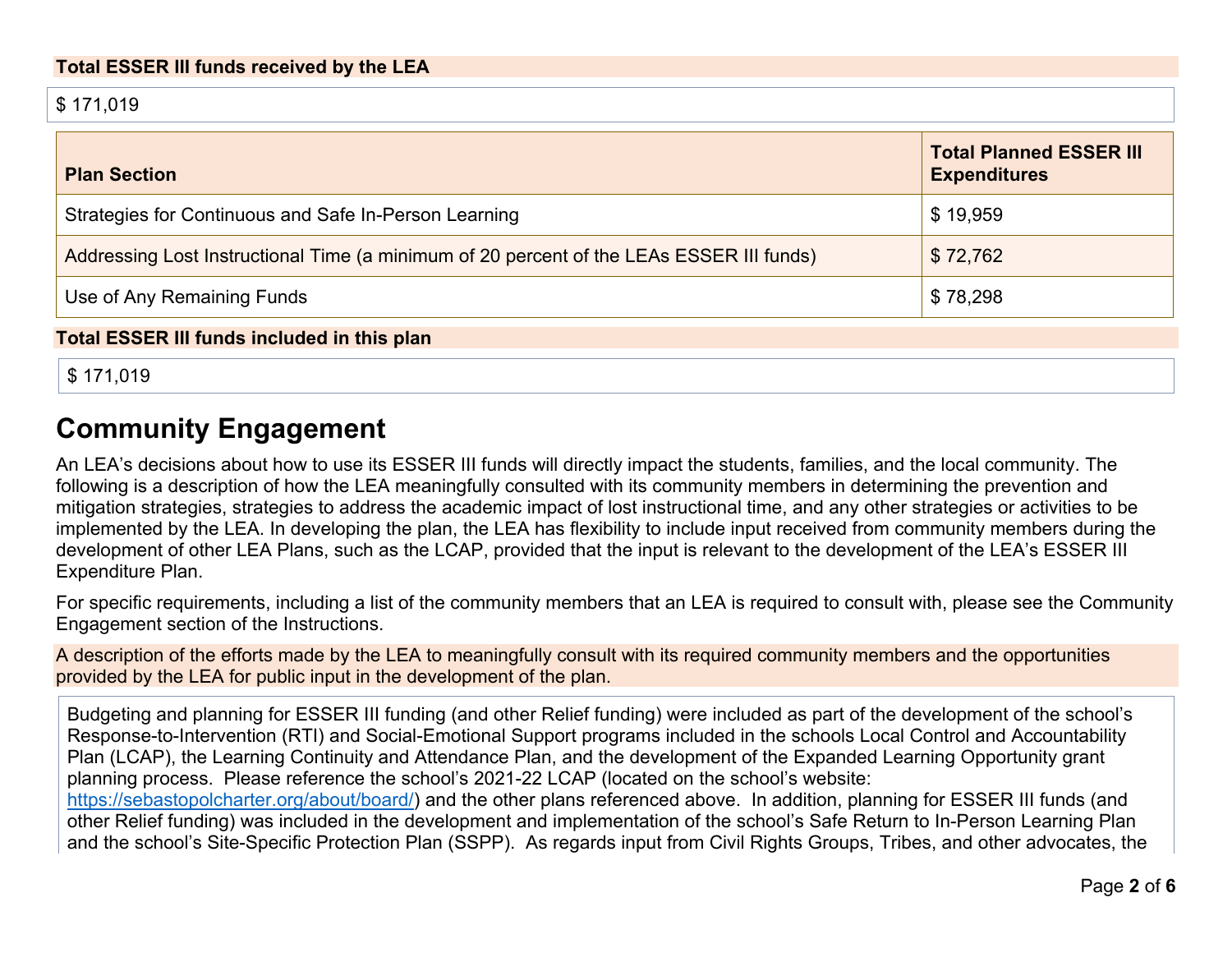school evaluated its stakeholder engagement opportunities and determined that these groups are neither present nor served by the school.

A description of how the development of the plan was influenced by community input.

In general, the school's stakeholders recognized and acknowledged the need for school resources to be directed towards further improving pupil academic performance and providing social and emotional support services. Additionally, stakeholders provided input regarding providing safe/protected outdoor spaces for students to learn and gather (e.g. during lunch and recess periods) as well as improving the safety and air quality of indoor spaces, providing PPE, providing additional cleaning/disinfection services and other safety measures. Additional information regarding the influence of stakeholder input can be found in the school's LCAP.

## **Actions and Expenditures to Address Student Needs**

The following is the LEA's plan for using its ESSER III funds to meet students' academic, social, emotional, and mental health needs, as well as how the LEA will address the opportunity gaps that existed before, and were exacerbated by, the COVID-19 pandemic. In developing the plan, the LEA has the flexibility to include actions described in existing plans, including the LCAP and/or Expanded Learning Opportunity (ELO) Grant Plan, to the extent that the action(s) address the requirements of the ESSER III Expenditure Plan.

For specific requirements, please refer to the Actions and Expenditures to Address Student Needs section of the Instructions.

### **Strategies for Continuous and Safe In-Person Learning**

A description of how the LEA will use funds to continuously and safely operate schools for in-person learning in a way that reduces or prevents the spread of the COVID-19 virus.

#### **Total ESSER III funds being used to implement strategies for continuous and safe in-person learning**

\$ 19,959

| <b>Plan Alignment</b><br>(if applicable)                   | <b>Action Title</b>        | <b>Action Description</b>                                                              | <b>Planned ESSER III</b><br><b>Funded Expenditures</b> |
|------------------------------------------------------------|----------------------------|----------------------------------------------------------------------------------------|--------------------------------------------------------|
| Learning<br>Continuity and<br>Attendance Plan:<br>Action 9 | <b>Facilities Upgrades</b> | Build/provide outdoor learning spaces to facilitate return<br>to in-person instruction | \$18,514                                               |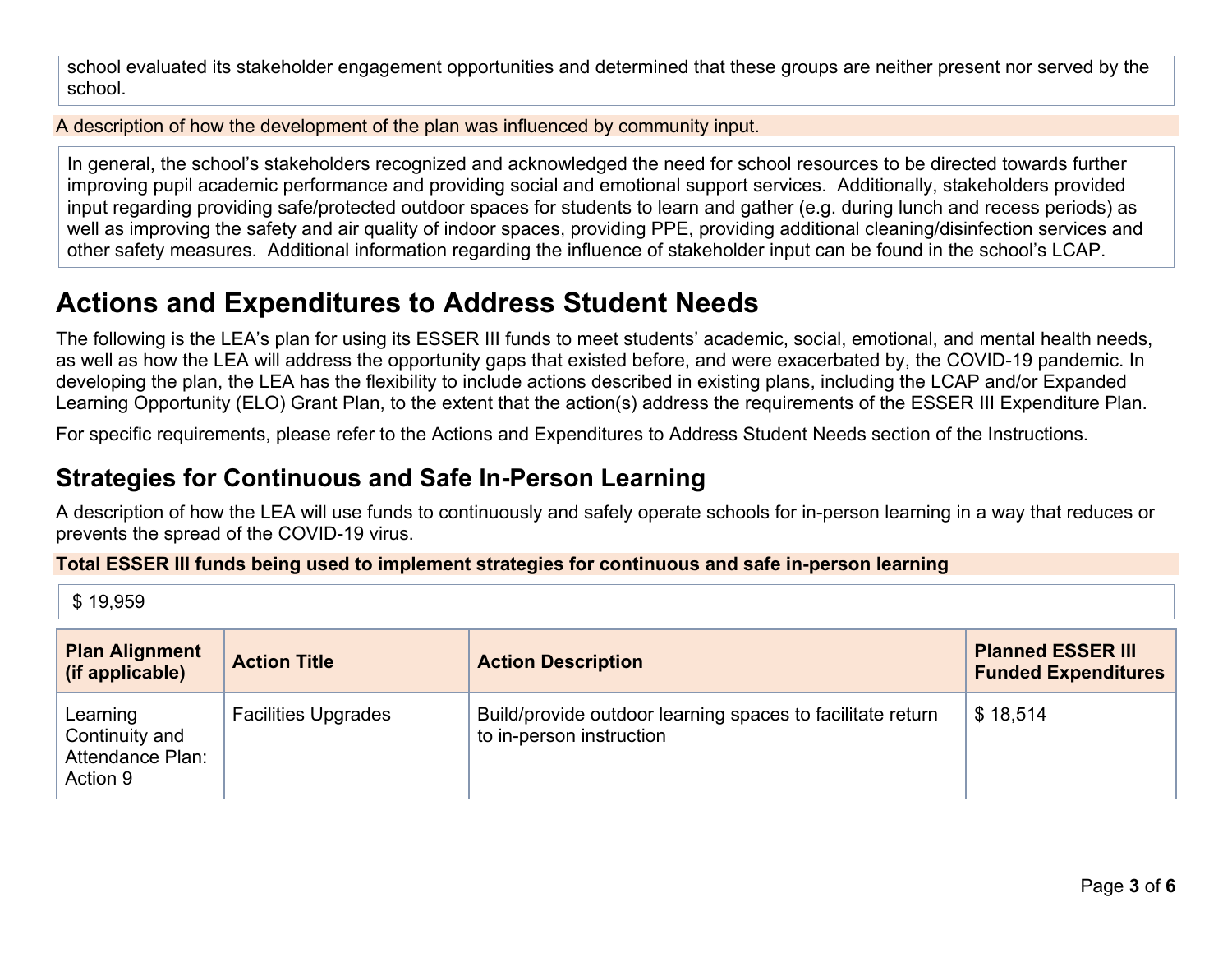| <b>Plan Alignment</b><br>(if applicable)                         | <b>Action Title</b> | <b>Action Description</b>                                                                                                        | <b>Planned ESSER III</b><br><b>Funded Expenditures</b> |
|------------------------------------------------------------------|---------------------|----------------------------------------------------------------------------------------------------------------------------------|--------------------------------------------------------|
| Learning<br>Continuity and<br>Attendance Plan:<br>Actions 7 & 10 | PPE / Public Health | Provide personal protective equipment (PPE) and other<br>public health measures to facilitate return to on-person<br>instruction | \$1,445                                                |
|                                                                  |                     |                                                                                                                                  |                                                        |

### **Addressing the Impact of Lost Instructional Time**

A description of how the LEA will use funds to address the academic impact of lost instructional time.

### **Total ESSER III funds being used to address the academic impact of lost instructional time**

\$ 72,762

| <b>Plan Alignment</b><br>(if applicable)                                                              | <b>Action Title</b>                                       | <b>Action Description</b>                                                                                                                                                                                                                                                                                                          | <b>Planned ESSER III</b><br><b>Funded Expenditures</b> |
|-------------------------------------------------------------------------------------------------------|-----------------------------------------------------------|------------------------------------------------------------------------------------------------------------------------------------------------------------------------------------------------------------------------------------------------------------------------------------------------------------------------------------|--------------------------------------------------------|
| LCAP, Goal 7,<br>Action 7.1<br>ELO Plan<br>Learning<br>Continuity and<br>Attendance Plan:<br>Action 1 | RTI / Academic Support<br><b>Services</b>                 | Provide academic student support services as part of the<br>school's overall Multi-tiered System of Supports. [See<br>also LCAP: Increased or Improved Services section for a<br>detailed overview of the school's MTSS process and<br>services. See also ELO Plan and Learning Continuity and<br><b>Attendance Plan]</b>          | \$67,364                                               |
| LCAP, Goal 7,<br>Action 7.1<br>ELO Plan<br>Learning<br>Continuity and                                 | RTI / Academic Support<br><b>Curriculum and Materials</b> | Provide academic student support curriculum and<br>materials as part of the school's overall Multi-tiered<br>System of Supports. [See also LCAP: Increased or<br>Improved Services section for a detailed overview of the<br>school's MTSS process and services. See also ELO Plan<br>and Learning Continuity and Attendance Plan] | \$5,398                                                |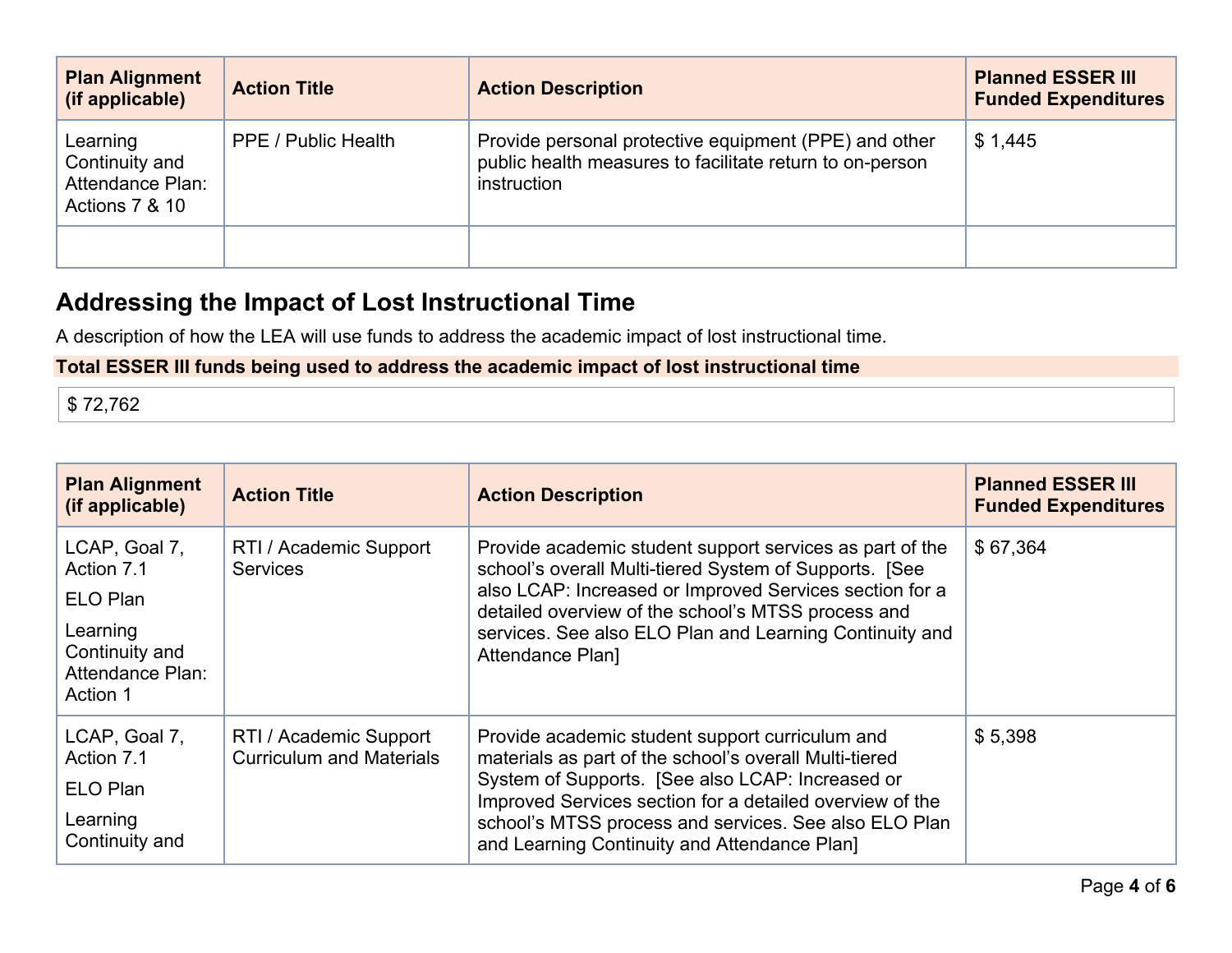| <b>Plan Alignment</b><br>(if applicable) | <b>Action Title</b> | <b>Action Description</b> | <b>Planned ESSER III</b><br><b>Funded Expenditures</b> |
|------------------------------------------|---------------------|---------------------------|--------------------------------------------------------|
| Attendance Plan:<br>Action 1             |                     |                           |                                                        |
|                                          |                     |                           |                                                        |

### **Use of Any Remaining Funds**

A description of the how the LEA will use any remaining ESSER III funds, as applicable.

### **Total ESSER III funds being used to implement additional actions**

\$ 78,298

| <b>Plan Alignment</b><br>(if applicable)                   | <b>Action Title</b>                                | <b>Action Description</b>                                                                                                                                                                                                         | <b>Planned ESSER III</b><br><b>Funded Expenditures</b> |
|------------------------------------------------------------|----------------------------------------------------|-----------------------------------------------------------------------------------------------------------------------------------------------------------------------------------------------------------------------------------|--------------------------------------------------------|
| LCAP, Goal 8,<br>Action 8.8<br>ELO Plan                    | <b>Psychological Counseling</b><br>and Assessments | Provide psychological counseling and assessment<br>services and other Social-Emotional supports to students<br>[See also LCAP: Increased or Improved Services section<br>for a detailed overview of the school's MTSS process and | \$27,542                                               |
| Learning<br>Continuity and<br>Attendance Plan:<br>Action 6 |                                                    | services. See also ELO plan and Learning Continuity and<br>Attendance Plan.]                                                                                                                                                      |                                                        |
| Learning<br>Continuity and<br>Attendance Plan:<br>Action 4 | <b>Training/Mentoring</b>                          | Provide additional training and mentoring to school<br>teachers and staff                                                                                                                                                         | \$7,630                                                |
| Learning<br>Continuity and                                 | <b>Distance Learning Services</b><br>and Support   | Provide resources, services, and support for distance-<br>learning                                                                                                                                                                | \$19,604                                               |